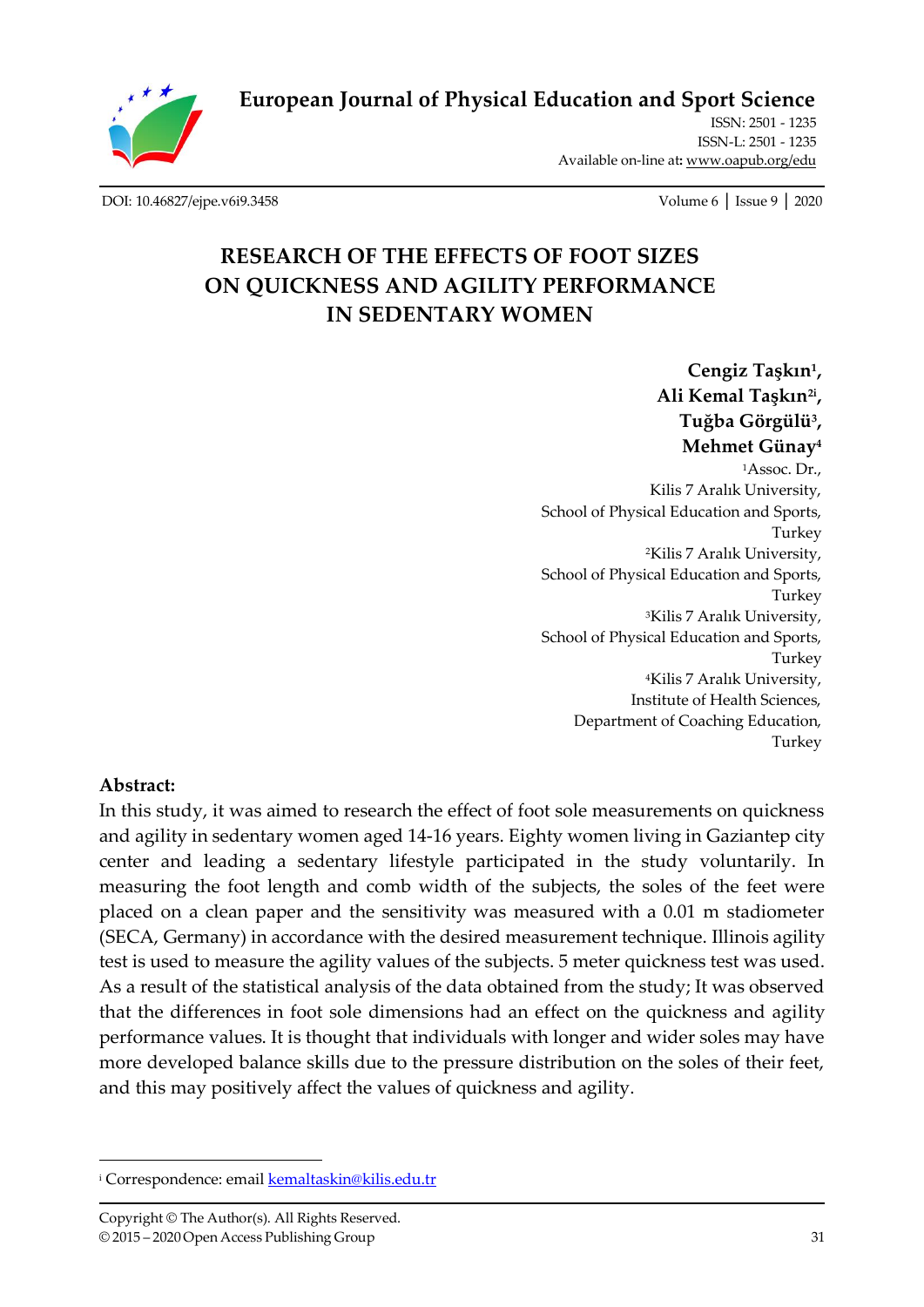**Keywords:** women, quickness, agility

#### **1. Introduction**

Since the past, quickness and agility have been an important motor feature in sportive performance, and in recent years, many studies have been made that contribute to science on these issues. Quickness is a series of frequently repetitive activities, in a row or in different directions at varying speeds. As an example; It is a player who is exposed to move in different directions by the order of any coach, and a player acting in defense puts pressure on all players by acting backwards (Young et al., 2006).

Quickness can be explained as the ability of athletes to keep their speed under control. Athletes who are able to do this can change direction within a certain balance frame, with little casualties, without any possible loss. When defining an athlete, a football coach can express his statements very quickly or very quickly, but what do these terms mean? Therefore, we can define quickness as a capability that accelerates in a specified direction and reacts in a specified time (forward, backward, towards the beginning, laterally or vertically) (Moreno, 1995).

Individual promptness is generally explained by genetics. However, contrary to issues such as height, which will not be different, speed and quickness can be improved with training. Athletes require training to improve their speed and strength. If athletes need quickness, they should be encouraged to work with such games to improve their quickness. This is the only way to improve athletes' quickness (Moreno, 1995).

It is a sporting skill that expresses opinions in many ways about the development, evaluation and measurement of the concept of agility and has been studied so far. Studies on agility from the past to the present have included situations that include such issues as performing movements quickly, stopping suddenly, restarting, and changing direction (Chelladurai, 1976; Kirby, 1971; Zemkova, 2016). Speed for agility is the work done today. He states that force and direction shifts are very important in cognitive elements in situations such as intuition, visual scanning and decision making, as well as physical properties (Armstrong & Greig 2018; Zemkova, 2016). Some sports denote a reaction to an opponent, the ball or the action of your own team player. Agility is accepted as an important component of athletic performance and it is explained that it is important for success (Greig & Naylor, 2017; Young & Farrow, 2006).

The expression of agility is evaluated on the basis of broad boundaries specific to the sport and contains different meanings for various sports branches. According to the needs of the sports branch, agility expressions can be used in specific situations that are suitable for the desired movement styles (Greig & Naylor, 2017). This resulted in various differences of opinion about which training methods should be used and which components of agility should be composed entirely (Sheppard & Young, 2006; Turner, 2011; Young & Farrow, 2006).

The foot, which is an organ that enables individuals to move from one point to another, is also considered an indicator of health. Because our feet keep our body in balance by forming postural reflexes. In addition, they are very important in the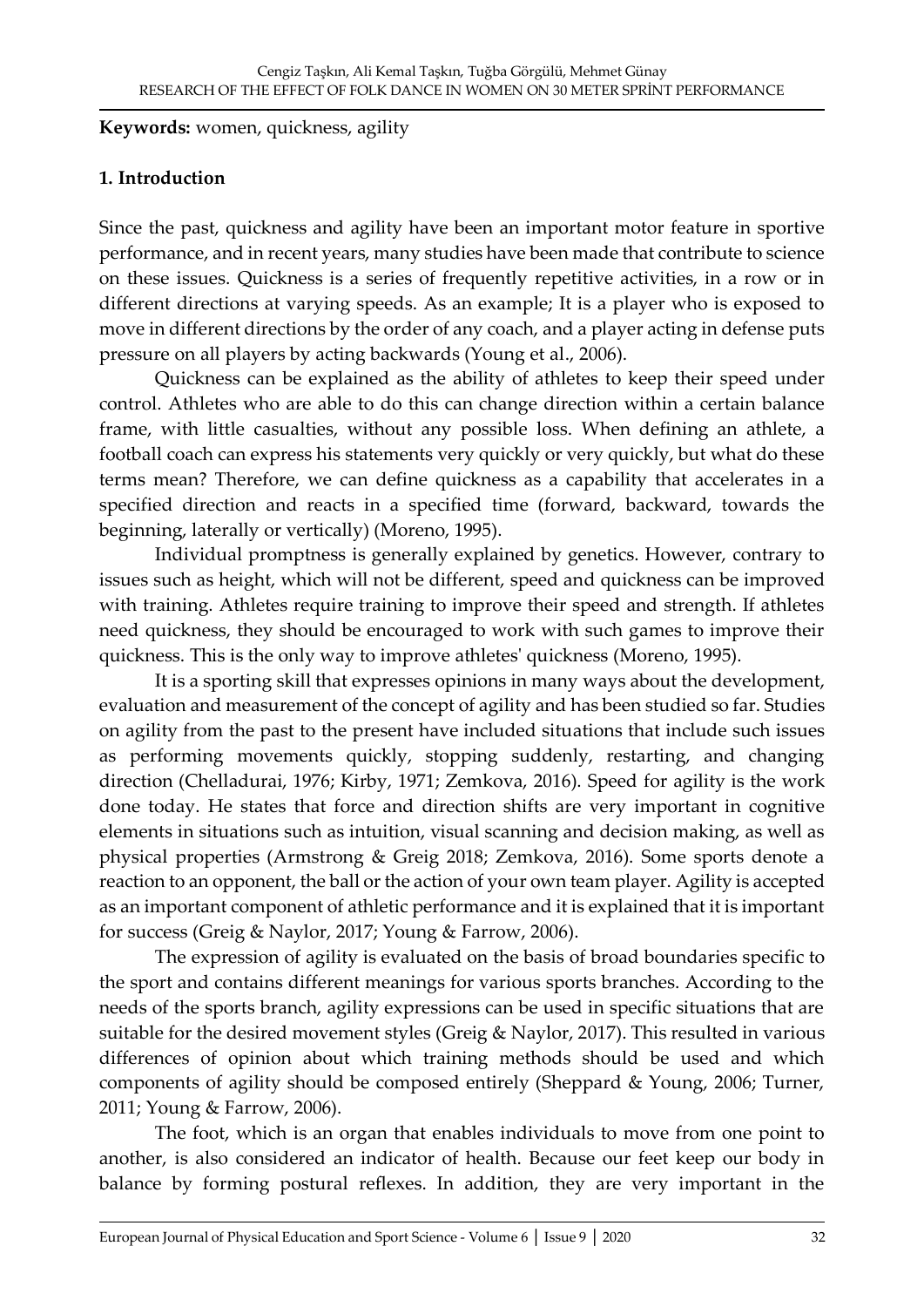anatomical coordination of the bone, muscles and joints that make up its structure and in motor functions such as walking and running. With this study, we aimed to add the results to science by investigating the relationship between foot measurements and quickness and agility in sedentary women in a controlled and meticulous manner.

### **2. Material and Methods**

Eighty women residing in Gaziantep city center and leading a sedentary lifestyle participated in the study voluntarily. 24 hours before starting the study, the subjects were informed about the study and were asked to prepare for the study to be carried out, and they were asked to wear clothes as required by this study. The tests used in the study were carried out by using the necessary tools and equipment in the Indoor Sports Hall and by resting the participants of the test. Care was taken for the subjects participating in the study to be selected by individuals whose age, height, weight and body mass index values were close to each other.

In addition, the subjects selected for our study were selected from healthy individuals without anatomical disorders by determining the lower and upper limits of foot sole and foot comb measurements.

## **2.1. Height**

The height of the test subjects without shoes, holding their breath, standing upright on a flat ground with their heels and toes adjacent to a standing position, and a stadiometer (SECA, Germany) with a sensitivity of 0.01 m, is suitable for the desired measurement technique. Measured in format.

#### **2.2. Body weight**

It was taken at 09:00 in the morning to get full results from weight measurements, assuming that the individuals who participated in the study did not fill their saturation levels in the morning. While taking weight measurements, care was taken to ensure that the subjects were wearing no shoes and sportswear (tracksuits and t-shirts), and the sensitivity was measured with an electronic scale (SECA, Germany) with a 0.1 kg sensitivity in accordance with the desired measurement technique.

# **2.3. Body Mass Index Calculation (BMI)**

The body mass index of the subjects was calculated by dividing the body weight in kilograms by the square of the height in meters with the formula accepted by the World Health Organization.

Body Mass Index (BMI) = Body Weight (kg.) / Square of height (m2).

# **2.4. Foot Sole Length Measurement**

The feet were placed on a clean sheet of paper. A pencil was held perpendicular to the paper (at a 90 degree angle) and circumscribed around the feet. The distance between the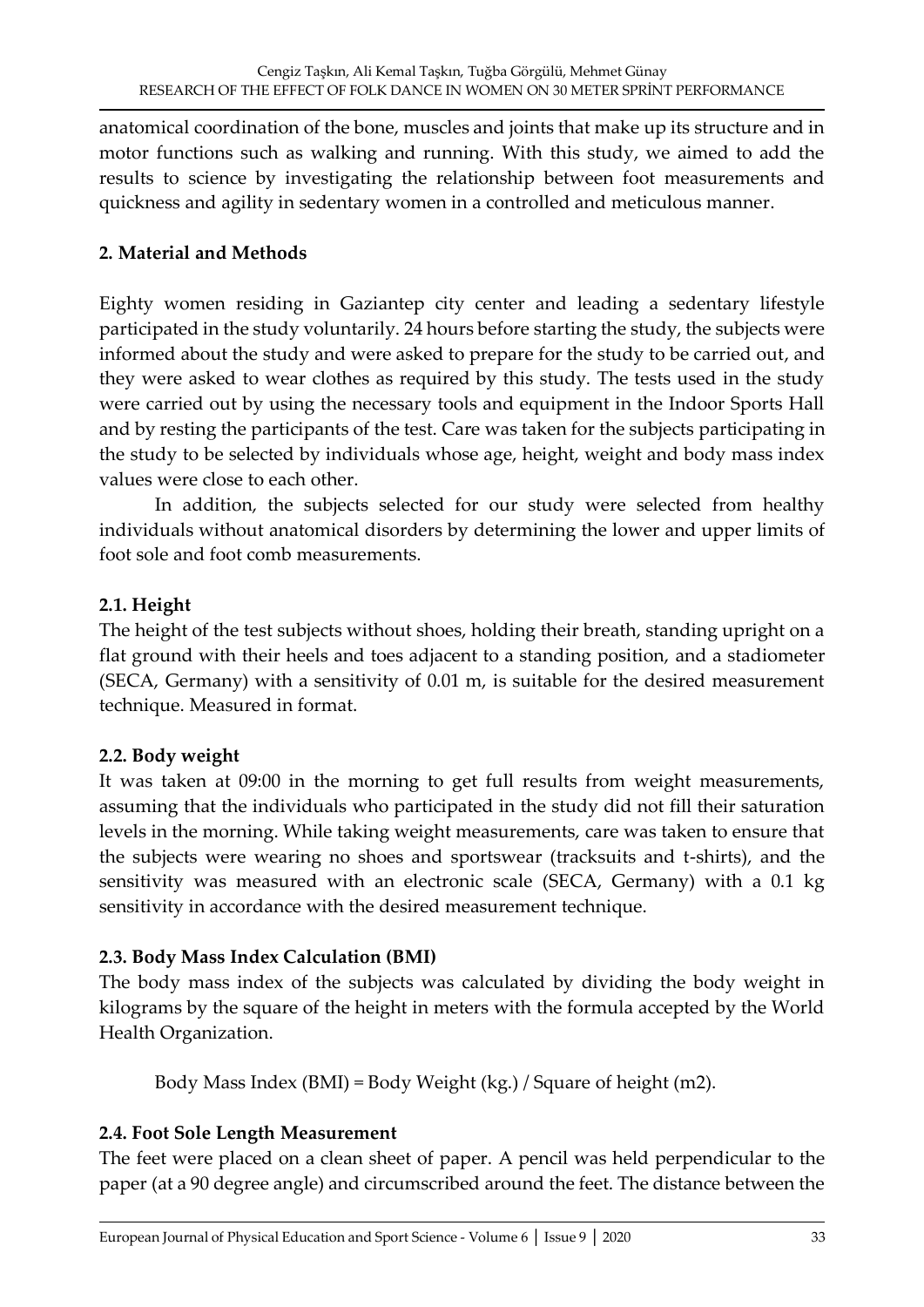backmost point of the heel and the tip of the toe was measured with a shoemaker tape measure and the length was measured with a stadiometer (SECA, Germany) with a degree of precision of 0.01 m in accordance with the desired measurement technique (M. E. B Megep, 2013).

### **2.5. Foot Comb Width Measurement**

The comb width of the subjects was measured with a stadiometer (SECA, Germany) with a precision degree of 0.01 m, from the toes of the first (thumb) toe to the metatarsal, and the distance between the extremities of the fifth (little finger) toe joining the metatarsal.



**Figure 1**

# **2.6. Agility Test**

Agility test measurement Illinois test was performed. Illinois test is a track of 5 meters wide and 10 meters long and consists of 8 slaloms. All subjects were informed in detail about the course. A photocell has been placed at the exit and end of the track. The subjects were kept in the push-up position on the starting line for a maximum of 3 seconds and the subject started the course with the ready-exit command and until the end of the course, efforts were made to prevent the subjects from decreasing their performance with the supports such as go, continue, stop, faster. Each subject was given 3 attempts. The measurements were written in seconds and the best grade obtained after 3 trials was recorded.

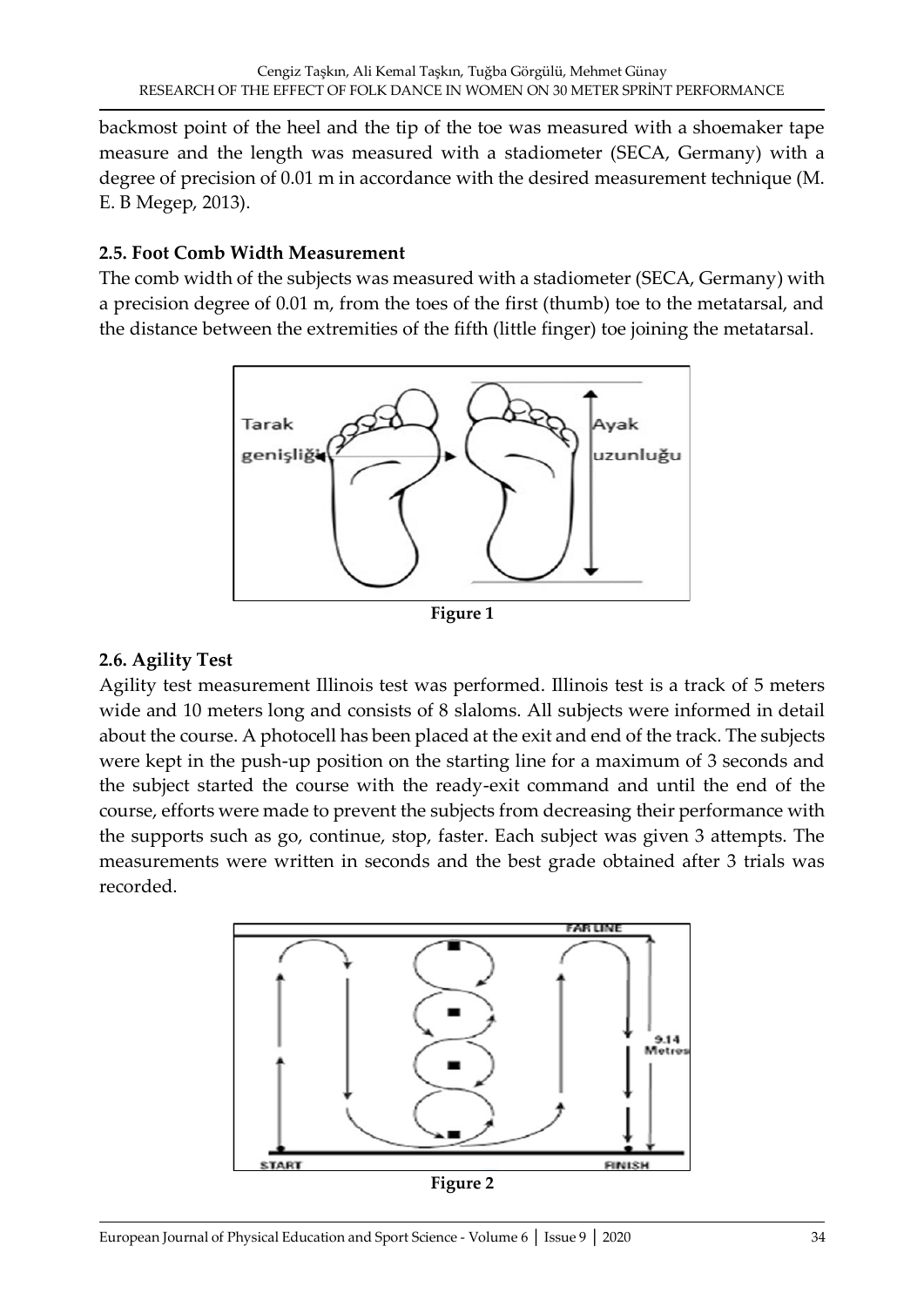### **2.7. Quickness Test**

In the speed test measurement, the test distance is determined as 5 meters. The track consists of 4 slaloms, two at the beginning and two at the end. One photocell is placed at the exit and at the end. The person to be tested is brought to the place where he will exit by calling his name. Subjects were not allowed to step from behind and were allowed to stand in a running position with one foot straight back and the other in the front, with the knee bent. After the subjects are kept in this position for a maximum of 3 seconds, they are given the command ready and exit and start running at maximum speed. Each subject was given 3 attempts. The measurements were written in seconds and the best grade obtained after 3 trials was recorded.

# **2.8. Statistical Analysis**

All data obtained in the study were analyzed in the SPSS 20.0 software package program. Whether the data showed normal distribution was done by Kolmogorov-Smirnov test and since the given showed normal distribution, One-way Anova test, which is a oneway analysis of variance, was used to determine the difference between groups. As a result of the comparisons, Tukey HSD method, one of the Post Hoc multiple comparison tests, was used to determine among which groups the difference occurred. In this study, the significance level was taken as 0.05.

| Table 1: Descriptive statistical values of the subjects |                  |                     |                  |                 |  |
|---------------------------------------------------------|------------------|---------------------|------------------|-----------------|--|
|                                                         | Foot sole length | Foot sole length    | Foot sole length |                 |  |
| <b>Variables</b>                                        | 19.0 to 20.0 cm  | $20.1$ to $21.0$ cm | 21.1 to 22.0 cm  | 22.1 to 23.0 cm |  |
|                                                         | The toe comb     | The toe comb        | The toe comb     | The toe comb    |  |
|                                                         | width            | width               | width            | width           |  |
|                                                         | 8.0 to 8.5 cm    | 8.6 to 9.0 cm       | 9.1 to 9.5 cm    | 9.6 to 10.0 cm  |  |
| N                                                       | 20               | 20                  | 20               | 20              |  |
| Percent $\left(\frac{0}{0}\right)$                      | 25               | 25                  | 25               | 25              |  |

# **3. Findings**

When we examine Table 1, the number and percentage values of the groups participating in the study are discussed is observed.

| <b>Table 2:</b> Grouping the subjects according to their feet |                                        |                                          |                  |                    |  |  |
|---------------------------------------------------------------|----------------------------------------|------------------------------------------|------------------|--------------------|--|--|
|                                                               | Foot sole length                       | Foot sole length                         | Foot sole length | Foot sole length   |  |  |
| <b>Variables</b>                                              | 19.0 to 20.0 cm<br>$20.1$ to $21.0$ cm |                                          | 21.1 to 22.0 cm  | 22.1 to 23.0 cm    |  |  |
|                                                               | The toe comb width                     | The toe comb width<br>The toe comb width |                  | The toe comb width |  |  |
|                                                               | 8.0 to 8.5 cm                          | 8.6 to 9.0 cm                            | 9.1 to 9.5 cm    | 9.6 to 10.0 cm     |  |  |
| Group                                                         | 1st Group                              | 2nd Group                                | 3rd Group        | 4th Group          |  |  |
| N (number)                                                    | 20                                     | 20                                       | 20               | 20                 |  |  |

When we examine Table 2, it is observed that the grouping table according to foot sole and foot comb measurements of the subjects participating in the research is discussed.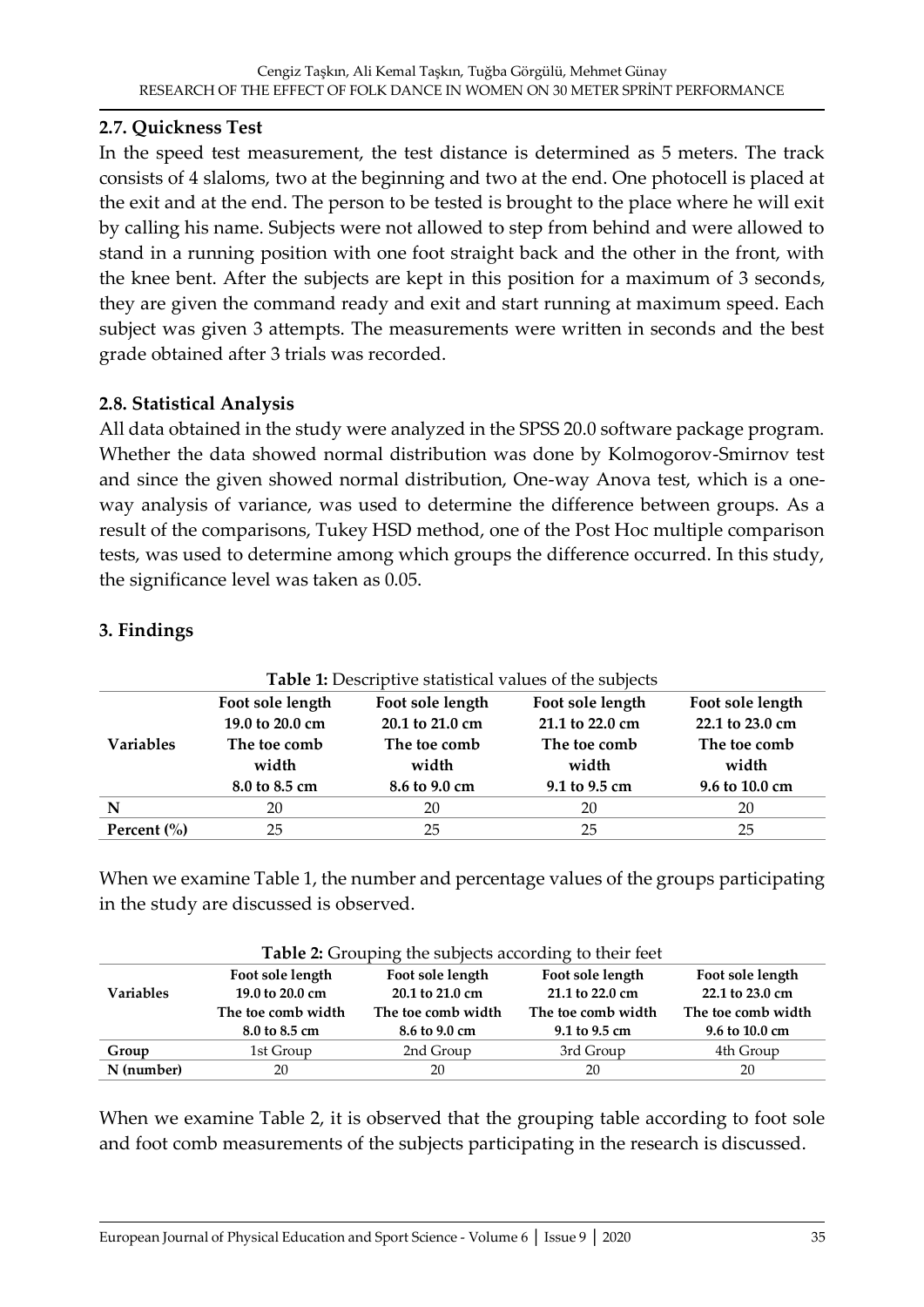Cengiz Taşkın, Ali Kemal Taşkın, Tuğba Görgülü, Mehmet Günay RESEARCH OF THE EFFECT OF FOLK DANCE IN WOMEN ON 30 METER SPRİNT PERFORMANCE

| <b>Table 3:</b> Descriptive statistical values for the soles of the subjects |                                      |                                      |                                      |                                       |  |  |
|------------------------------------------------------------------------------|--------------------------------------|--------------------------------------|--------------------------------------|---------------------------------------|--|--|
| <b>Variables</b>                                                             | Foot Base Length Foot Comb Width     |                                      |                                      |                                       |  |  |
|                                                                              | 19,0 with 20,0 cm<br>8,0 with 8,5 cm | 20,1 with 21,0 cm<br>8,6 with 9,0 cm | 21,1 with 22,0 cm<br>9,1 with 9,5 cm | 22,1 with 23,0 cm<br>9,6 with 10,0 cm |  |  |
|                                                                              | Average $\pm$ SS                     | Average $\pm$ SS                     | Average $\pm$ SS                     | Average $\pm$ SS                      |  |  |
| Age (years)                                                                  | $15,3 \pm 0.87$                      | $15,5 \pm 0.97$                      | $15,4 \pm 1,01$                      | $15,8 \pm 1,87$                       |  |  |
| Height (cm)                                                                  | $159.8 \pm 2.65$                     | $160,1 \pm 2,32$                     | $160.4 \pm 1.89$                     | $160,7 \pm 1,99$                      |  |  |
| Weight (kg)                                                                  | $56,75 \pm 3,01$                     | $56,81 \pm 2,87$                     | $56,29 \pm 3,19$                     | $56,11 \pm 3,11$                      |  |  |
| BMI $(kg/m2)$                                                                | $22,22 \pm 2,01$                     | $22,16 \pm 2,65$                     | $21,87 \pm 1,99$                     | $21,72 \pm 2,13$                      |  |  |

When we examine Table 3, it is observed that average values of age, height, weight and body mass index of the subjects are considered according to foot sole length and foot comb width.

| Variables     | Foot sole length<br>Comb width of foot     | Average | Standard<br>deviation | ${\bf F}$     | ${\bf P}$ | <b>Difference</b> |
|---------------|--------------------------------------------|---------|-----------------------|---------------|-----------|-------------------|
| Age (years)   | 19,0 cm with 20,0 cm<br>8,0 cm with 8,5 cm | 15,3    | 0,87                  |               |           |                   |
|               | 20,1cm with 21,0 cm<br>8,6 cm with 9,0 cm  | 15,5    | 0,97                  |               |           |                   |
|               | 21,1 cm with 22,0 cm<br>9,1 cm with 9,5 cm | 15,4    | 1,01                  | 0,129         | 0,935     |                   |
|               | 22,1cm with 23,0 cm<br>9,6 cm with 10,0 cm | 15,8    | 1,87                  |               |           |                   |
|               | 19,0 cm with 20,0 cm<br>8,0 cm with 8,5 cm | 159,8   | 2,65                  |               | 0,869     |                   |
|               | 20,1cm with 21,0 cm<br>8,6 cm with 9,0 cm  | 160,1   | 2,32                  |               |           |                   |
| Height (cm)   | 21,1 cm with 22,0 cm<br>9,1 cm with 9,5 cm | 160,4   | 1,89                  | 0,165         |           |                   |
|               | 22,1cm with 23,0 cm<br>9,6 cm with 10,0 cm | 160,7   | 1,99                  |               |           |                   |
|               | 19,0 cm with 20,0 cm<br>8,0 cm with 8,5 cm | 56,75   | 3,01                  |               |           |                   |
|               | 20,1cm with 21,0 cm<br>8,6 cm with 9,0 cm  | 56,81   | 2,87                  |               |           |                   |
| Weight (kg)   | 21,1 cm with 22,0 cm<br>9,1 cm with 9,5 cm | 56,29   | 3,19                  | 0,129         | 0,902     |                   |
|               | 22,1cm with 23,0 cm<br>9,6 cm with 10,0 cm | 56,11   | 3,11                  |               |           |                   |
|               | 19,0 cm with 20,0 cm<br>8,0 cm with 8,5 cm | 22,22   | 2,01                  |               |           |                   |
| BMI $(kg/m2)$ | 20,1cm with 21,0 cm<br>8,6 cm with 9,0 cm  | 22,26   | 2,65                  |               |           |                   |
|               | 21,1 cm with 22,0 cm<br>9,1 cm with 9,5 cm | 21,87   | 1,99                  | 0,623<br>2,13 | 0,579     |                   |
|               | 22,1cm with 23,0 cm<br>9,6 cm with 10,0 cm | 21,72   |                       |               |           |                   |

**Table 4:** Comparison of the physical parameters of the subjects according to the size of their feet

\*p<0.05 significance level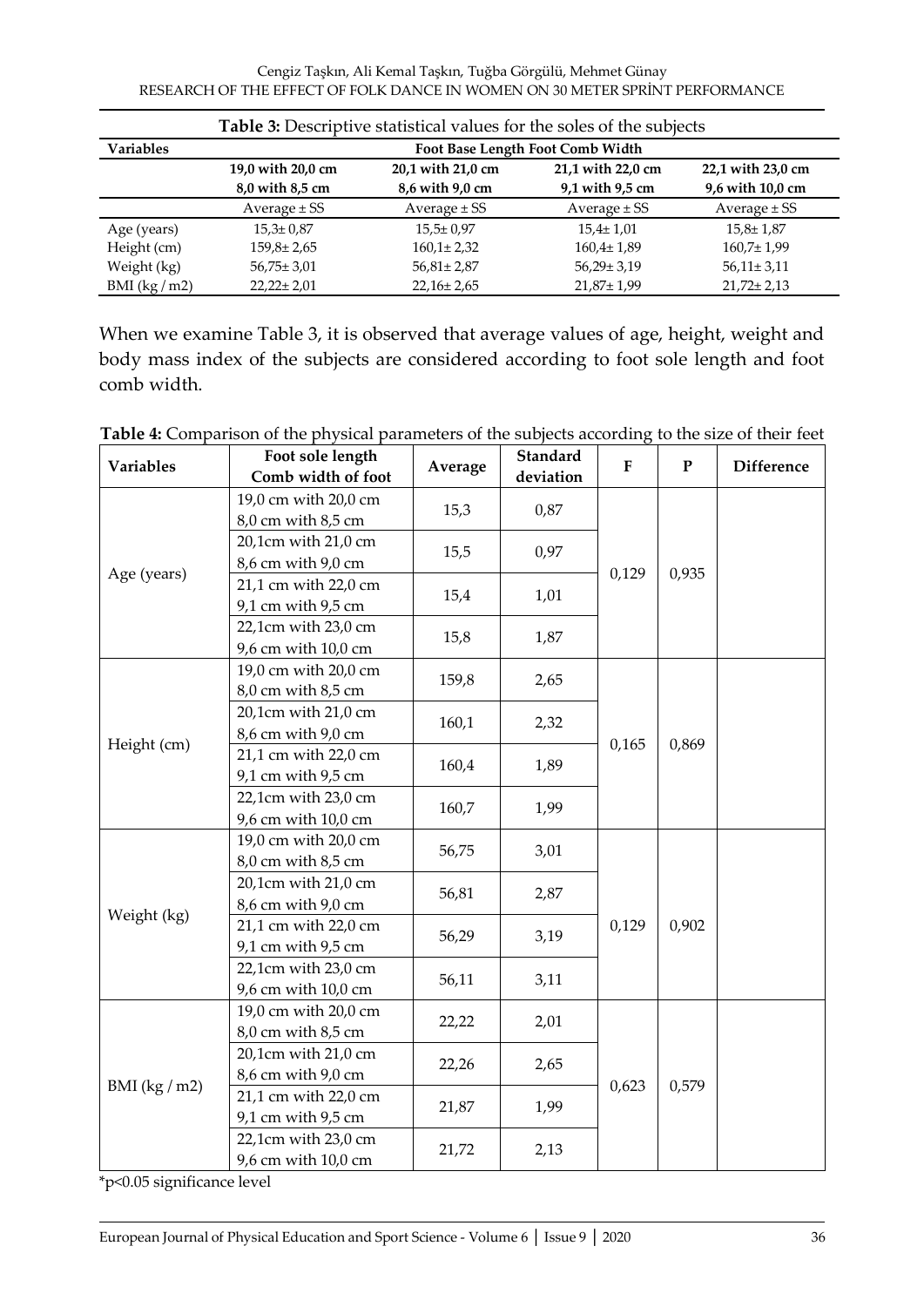When we examine Table 4, it was found that age, height, weight and body mass index values of all groups classified according to foot sole length and foot comb width were close to each other and there was no statistically significant difference between them (p> 0.05).

| <b>Variables</b> | Foot sole length<br>Comb width of foot     | Average | <b>Standard</b><br>deviation | $\mathbf{F}$ | P        | <b>Difference</b> |
|------------------|--------------------------------------------|---------|------------------------------|--------------|----------|-------------------|
|                  | 19,0 cm with 20,0 cm<br>8,0 cm with 8,5 cm | 1,33    | 0,06                         |              | $0.000*$ |                   |
|                  | 20,1cm with 21,0 cm<br>8,6 cm with 9,0 cm  | 1,29    | 0,04                         |              |          | $1-3$             |
| Quickness (sn)   | 21,1 cm with 22,0 cm<br>9,1 cm with 9,5 cm | 1,25    | 0,05                         | 6,746        |          | $1-4$             |
|                  | 22,1cm with 23,0 cm<br>9,6 cm with 10,0 cm | 1,24    | 0,08                         |              |          |                   |
|                  | 19,0 cm with 20,0 cm<br>8,0 cm with 8,5 cm | 22,7    | 2,13                         |              |          |                   |
|                  | 20,1cm with 21,0 cm<br>8,6 cm with 9,0 cm  | 22,0    | 2,01                         |              |          | $1-3$             |
| Agility (sn)     | 21,1 cm with 22,0 cm<br>9,1 cm with 9,5 cm | 21,5    | 1,65                         | 4,521        | $0.000*$ | $1-4$             |
|                  | 22,1cm with 23,0 cm<br>9,6 cm with 10,0 cm | 21,4    | 1,91                         |              |          |                   |

**Table 5:** Comparison of the physical parameters of the subjects with their quickness and agility degrees

\*p<0.05 significance level

When we examine Table 5 In comparison of the quickness performance values of the groups according to foot sole length and comb width; a statistically significant difference was found between groups 1 and 3 in favor of the third group ( $p \le 0.05$ ). In addition, as a result of the statistical evaluation, a statistically significant difference (p <0.05) was found between groups 1 and 4 in favor of group 4; there were no statistically significant differences in the comparison of the quickness performances of the other groups with each other ( $p$  > 0.05).

# **4. Discussion and Conclusion**

In this study, the quickness and agility performances of sedentary women with different foot sole measurements were examined. In addition to being important for the balance of our body and our movements, feet are our organs that are flexible in terms of anatomical and physiological features, mobile and active in all sports branches. The normal anatomical structure of our feet is important both for sports activities and for our ability to move from one point to another.

Anatomical deformities that occur in our feet can cause negativity in terms of both our mobility and our sportive performance. Since the soles and foot comb measurements of individuals in the same age group but with different body mass index will also differ,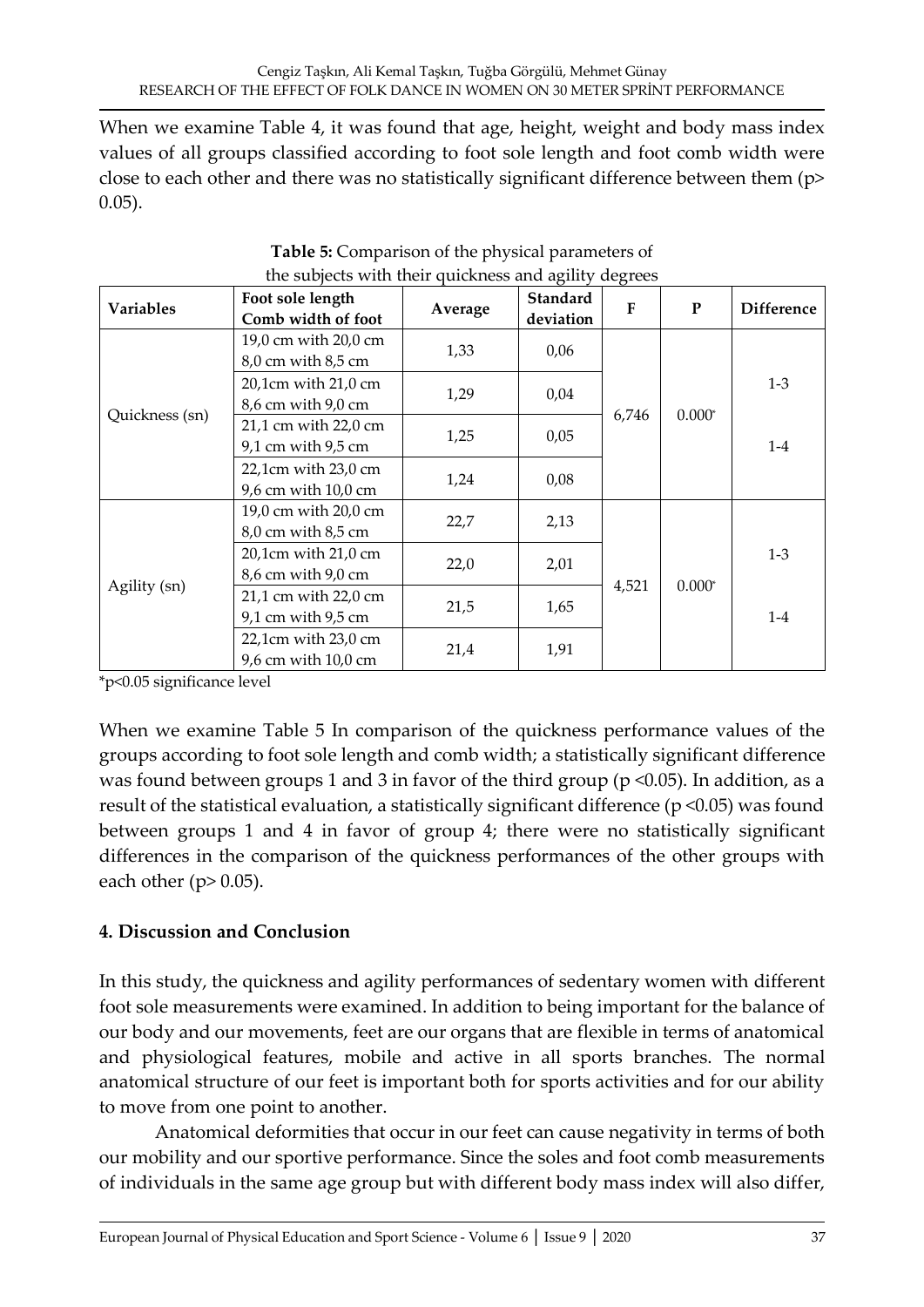and we think that this difference will reflect negatively on our results, care was taken to ensure that the subjects participating in our study did not differ in age, height, weight, body mass index values.

At the end of our work; In comparing the quickness performance values of the groups classified according to foot sole length and foot comb width measurements with each other; A statistically positive significance was found between the quickness values of groups 1 and 3 and 4, in favor of groups 3 and 4. In addition, in the comparison of the agility performance values of the groups classified according to their foot measurements with each other; As in quickness, a statistically positive significance was found between the quickness values of groups no 1 and groups 3 and 4 in favor of groups 3 and 4.

In our study, it was found that the values of quickness and agility differ in the values related to the surface area that the sole of the foot touches, and the individuals with longer and wider foot combs have better quickness and agility values due to the pressure distribution on the feet. The motor activities that we use in many sports activities such as running, jumping and walking always depend on the physiological functions of the feet. Here, too, it always seems to be an advantage to have feet that are anatomically correct. In addition, it is known that proprioceptive information coming from muscle spindle, cutaneous receptors and joint receptors in maintaining balance is an important part of motor control. In a study, it was observed that proprioception training applied to subjects had positive effects on agility (Taşkın & Bicer, 2015).

It has been reported that the pressure applied to the foot in sportive activities affects the resistance, strength, coordination and flexibility of the foot, and also causes an increase or decrease in the optimum performance (Wong et al, 2007). For example, as a result of having a foot comb width that is far below the standard, our shoes will not be able to grasp our feet from the sides and will negatively affect our performance. This mobility in the shoes will not only affect our balance performance, but also constitute a huge risk factor for serious injuries. (Ateş et al., 2017; Fullam et al., 2014).

Studies have revealed that there are differences in the pressure areas on the sole of the foot during walking (Chen et al; 1994). In a study where 15 people were conducted on slippery and non-slippery ground; Pressure changes in the sole of the foot were examined and the peak pressure increased by 30% in the big toe and 34% in the lateral toes, and the peak pressure in the heel decreased by 20% to 24% (Fong et al; 2008). Pressure change in the sole of the foot creates significant effects on balance. Because there is a strong relationship between weakness in balance and the weakening of sensory functions of lower members as a result of excessive shaking of our body in the pressure changes that occur (Lord et al, 1992). Balance control is a complex process that provides an appropriate motor response by taking and integrating sensory inputs (Ferdjallah et al., 2002). Balance is an important feature in terms of the development of motor systems and their superior performance. Cote et al. (2005) reported that dynamic balance and postural control are very important factors in sports activities and daily physical activities.

In this context, it is important for an athlete to have a high level of balance, in order to exhibit his optimum performance more easily in his branch. As a result, we can say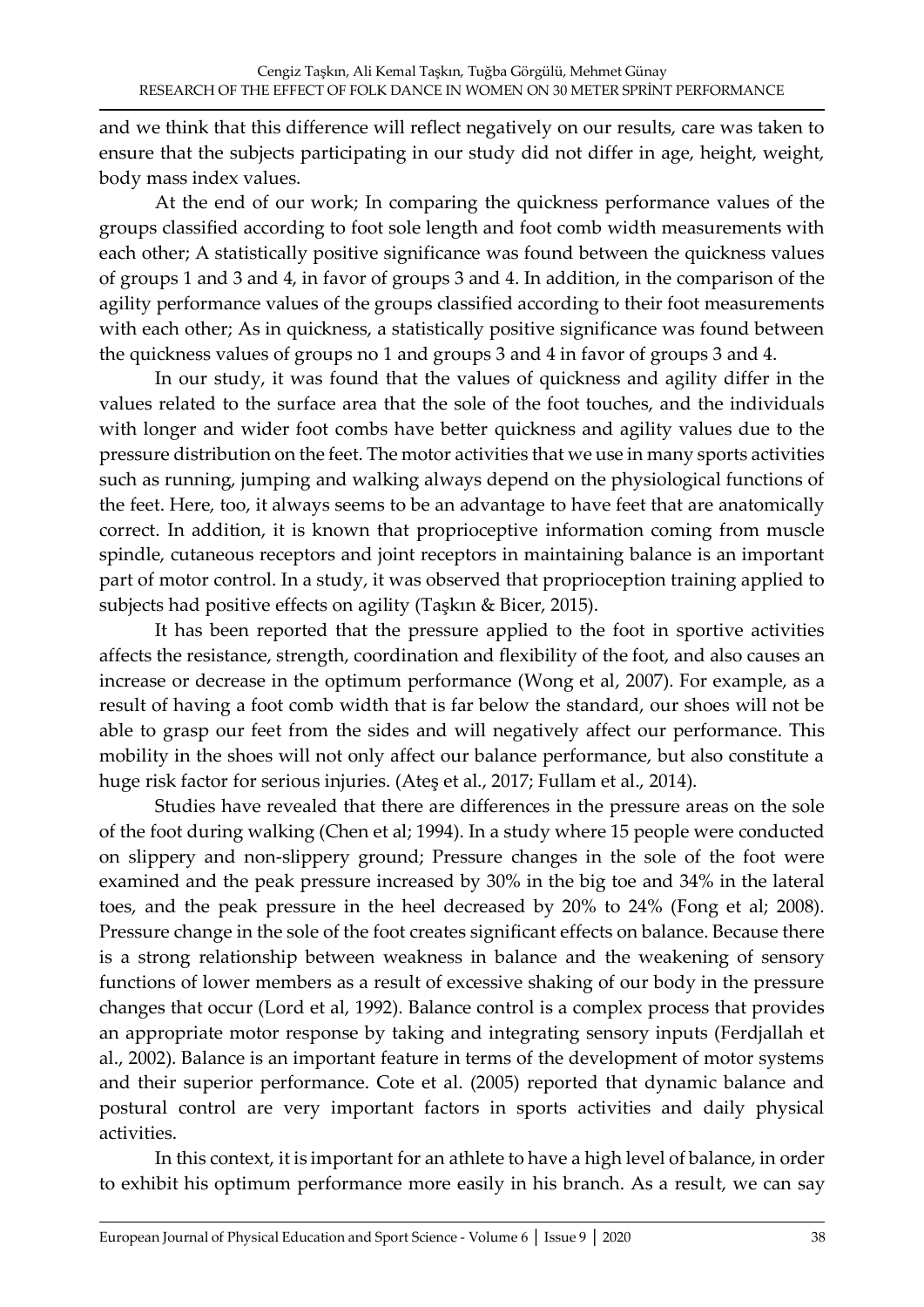that the foot sole and comb measurements, which affect the balance ability of athletes, are an important factor in the athletes' speed and agility performance.

#### **References**

- Armstrong, R., & Greig, M. (2018). The Functional Movement Screen and modified Star Excursion Balance Test as predictors of T-test agility performance in university rugby union and netball players. Physical Therapy in Sport, 31, 15-21.
- Ateş, B., Çetin, E., Yarım, İ. (2017). Kadın Sporcularda Denge Yeteneği ve Denge Antrenmanları. Cilt 2 , Sayı 2, S:66 – 79.
- Chelladurai, P. (1976). Manifestations of agility. Journal of the Canadian Association of Health, Physical Education and Recreation, 42(3), 36-41.
- Chen, H., Nigg, B. M. and Dekoning, J. (1994). Relationship between Plantar Pressure Distribution under the Foot and Insole Comfort, Clinical Biomechanics, 9(6): p. 335-341.
- Cote K. P., Brunet II M. E., Gansneder B. M., Shultz S. J. (2005). Effects of pronated and supinated foot postures on static and dynamic postural stability. Journal of athletic training. 40(1):41.
- Ferdjallah M., Harris G. F., Smith P., Wertsch J. J. (2002). Analysis of postural control synergies during quiet standing in healthy children and children with cerebral palsy. Clinical Biomechanics; 17(3):203-210.
- Fong, D. T. P., Mao, D. W., Li, J. X. and Hong, Y. (2008). Greater toe grip and gentler heel strike are the strategies to adapt to slippery surface, Journal of biomechanics, 41(4): p. 838-844.
- Greig, M., & Naylor, J. (2017). The efficacy of angle-matched isokinetic knee flexor and extensor strength parameters in predicting agility test performance. International journal of sports physical therapy, 12(5), 728.
- Kirby, R. (1971). A simple test of agility. Coach and athlete, 25(6), 30-31.
- Lord, S.R., Mclean, D. and Stathers, G. (1992). Physiological Factors Associated with Injurious Falls in Older-People Living in the Community", Gerontology, 38(6): p. 338-346.
- Moreno E. (1995). Developing quickness, part II. Strength and Conditioning, , 17(1): 38- 39.
- Sheppard, J. M., & Young, W. B. (2006). Agility literature review: Classifications, training and testing. Journal of Sports Sciences, 24(9), 919-932.
- Taşkın C., Biçer Y. (2015). [The effect of an eight-week proprioception training program](https://dergipark.org.tr/en/pub/tsed/issue/21508/230752)  [on agility, quickness and acceleration.](https://dergipark.org.tr/en/pub/tsed/issue/21508/230752) Turkish Journal of Sport and Exercise. 17(2): 26-30.
- Turner, A. (2011). Defining, developing and measuring agility. Prof Strength Cond, 22, 26-28.
- Young, W., & Farrow, D. (2006). A review of agility: practical applications for strength and conditioning. Strength & Conditioning Journal, 28(5), 24-29.